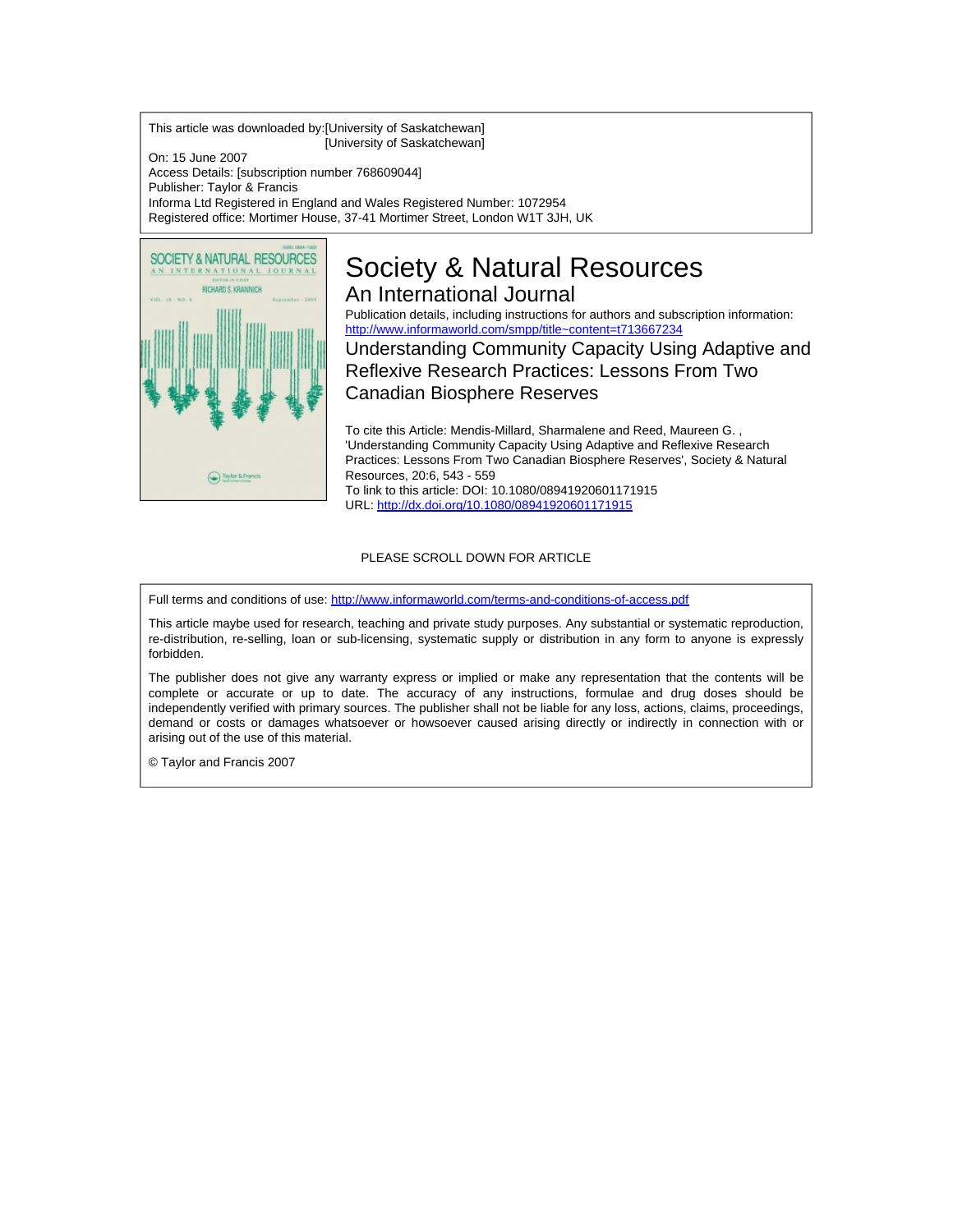

# Understanding Community Capacity Using Adaptive and Reflexive Research Practices: Lessons From Two Canadian Biosphere Reserves

SHARMALENE MENDIS-MILLARD AND MAUREEN G. REED

Department of Geography, University of Saskatchewan, Saskatoon, Sasketchewan, Canada

Community-based ecosystem management requires understanding a community's capacity. We argue that communities can make important contributions not only to specific assessments of community capacity, but also to the conceptualization of the term itself through community-based research methods that are both adaptive and reflexive. A research initiative that illustrates such practices is reported here. We begin by describing our initial conceptual framework of community capacity that identified resource capitals and mobilizing factors. In focus groups, residents of two Canadian biosphere reserves used this framework to assess their capacity to meet biosphere reserve mandates and to provide critical reflections that helped to drive revisions to the framework. Our new framework is more sensitive to temporal and spatial dimensions of capacity, local social relations, and local culture. We conclude that adaptive and reflexive community-based offer methodological alternatives for research, help advance conceptions of community capacity, and help produce social change.

Keywords adaptive research, biosphere reserves, community-based research, community capacity, ecosystem management, focus groups, reflexivity

It is generally accepted that local involvement is a key component of ecosystem management (Conley and Moote 2003; Lawrence and Deagen 2001; Moore and Koontz 2003). However, downsizing of resource management agencies and a heightened demand for scientific and values-based knowledge about ecosystems have raised concern for the capacity of local communities to participate in ecosystem management in a desirable, sustained, and meaningful way (Bradshaw 2003). This context suggests that examining the concept of community capacity is important for promoting a fair, equitable, effective, and desirable set of shared responsibilities between civic and public sectors.

In this article, we propose that local communities can do more than provide instrumental improvements to environmental decision making. Residents can be key contributors not only to specific assessments of community capacity, but also to the conceptualization of the term itself. Additionally, assessing a community's

Received 24 May 2005; accepted 17 October 2006.

Address correspondence to Maureen G. Reed, Department of Geography, University of Saskatchewan, 9 Campus Drive, Saskatoon, Saskatchewan S7N 5A5, Canada. E-mail: m.reed@usask.ca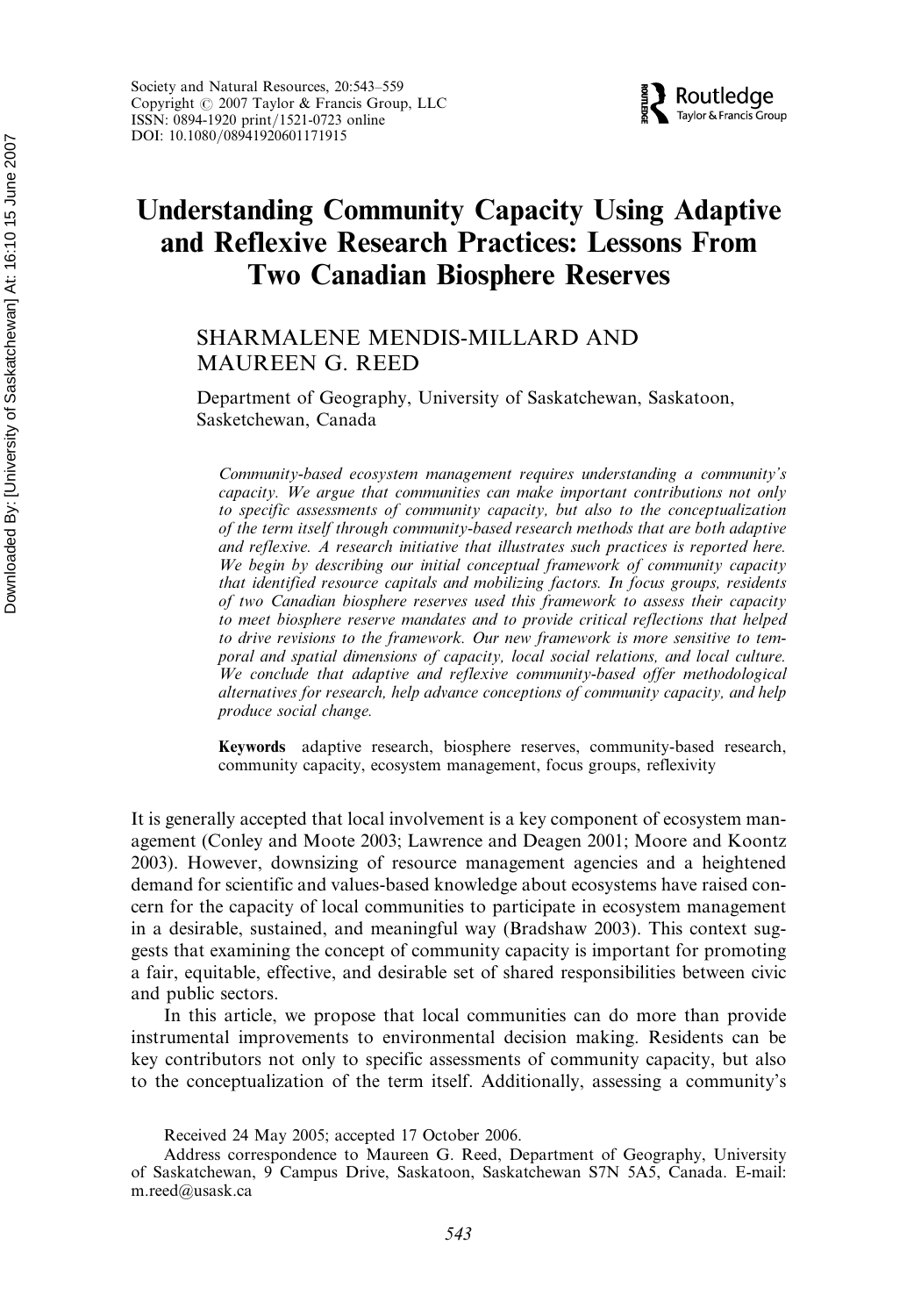capacity may also serve to build it, thereby meeting a social objective of research—to generate positive social change. These multiple contributions can be achieved if community capacity is assessed through community-based research.

However, just as local involvement in ecosystem management requires power sharing among agencies and communities, involving residents as cogenerators of knowledge requires a willingness by researchers to relinquish some control over the research process. This willingness may require us to reflect on challenges posed by field circumstances and to adapt our work to meet local needs and interests. We draw on aspects of an adaptive research approach discussed by Maureen Reed and Evelyn Peters (2004) to address the question: How can community-based research effectively assess, and even help build, community capacity and inform the concept of ecosystem management? This question is answered through a discussion of the process and outcomes of our research in the context of the ecosystem management approach in two Canadian biosphere reserves. We suggest that adopting adaptive research practices, with particular attention paid to (1) reflexivity (or critical reflective practice), (2) respectful engagement by encouraging varying levels of participation, and (3) a willingness to alter methodological strategies, can help advance both theory on community capacity and community capacity itself.

We begin by introducing conceptual advances, methodological difficulties, and our initial framework of community capacity. We then explain how our approach to community-based research in two Canadian biosphere reserves embraced an adaptive approach. While several data sources were used in this study, we place greatest attention on focus groups and the introduction of an accompanying activity. Analysis of results reveals new ways of thinking about the concept shared between regions, which leads to a reconsideration of theory and a revised framework. We conclude by considering how our research practices can help cocreate theory and promote social change in future research.

### The Original Conceptual Framework of Community Capacity

Several related concepts and methods have been used to evaluate communities and their capacity for ecosystem management and/or sustainability. These include community stability (e.g., Machlis et al. 1990), community well-being (e.g., Marchak 1990), community resiliency (e.g., Harris et al. 1998), quality of life (e.g., Vogel 1997), and community sustainability (e.g., Force and Machlis 1997; Parkins et al. 2001). Additionally, early work by Amartya Sen that focused on capabilities (e.g., 1984; 1985a; 1985b) was adapted for the Sierra Nevada Ecosystem Project to ''capture the capability of community members to collectively affect opportunities'' (Kusel 2001, 374).

From these themes, two common conceptual approaches emerged. The first focuses on developing an inventory of key characteristics of community capacity, typically grouped into natural and social forms of capital (e.g., Doak and Kusel 1996; Kusel 1996; Nadeau 2002). The second considers these characteristics but emphasizes actions that mobilize these assets through social relations (e.g., Reimer 2002; Beckley et al. 2002). These approaches are supported by work on asset-based community development (ABCD) that concentrates on assets, broadly defined, to include physical environment, institutions, skills, and abilities instead of needs and problems (Kretzmann and McKnight 1993; Cameron and Gibson 2005; Mathie 2003; Mathie and Cunningham 2005; Smith et al. 2001).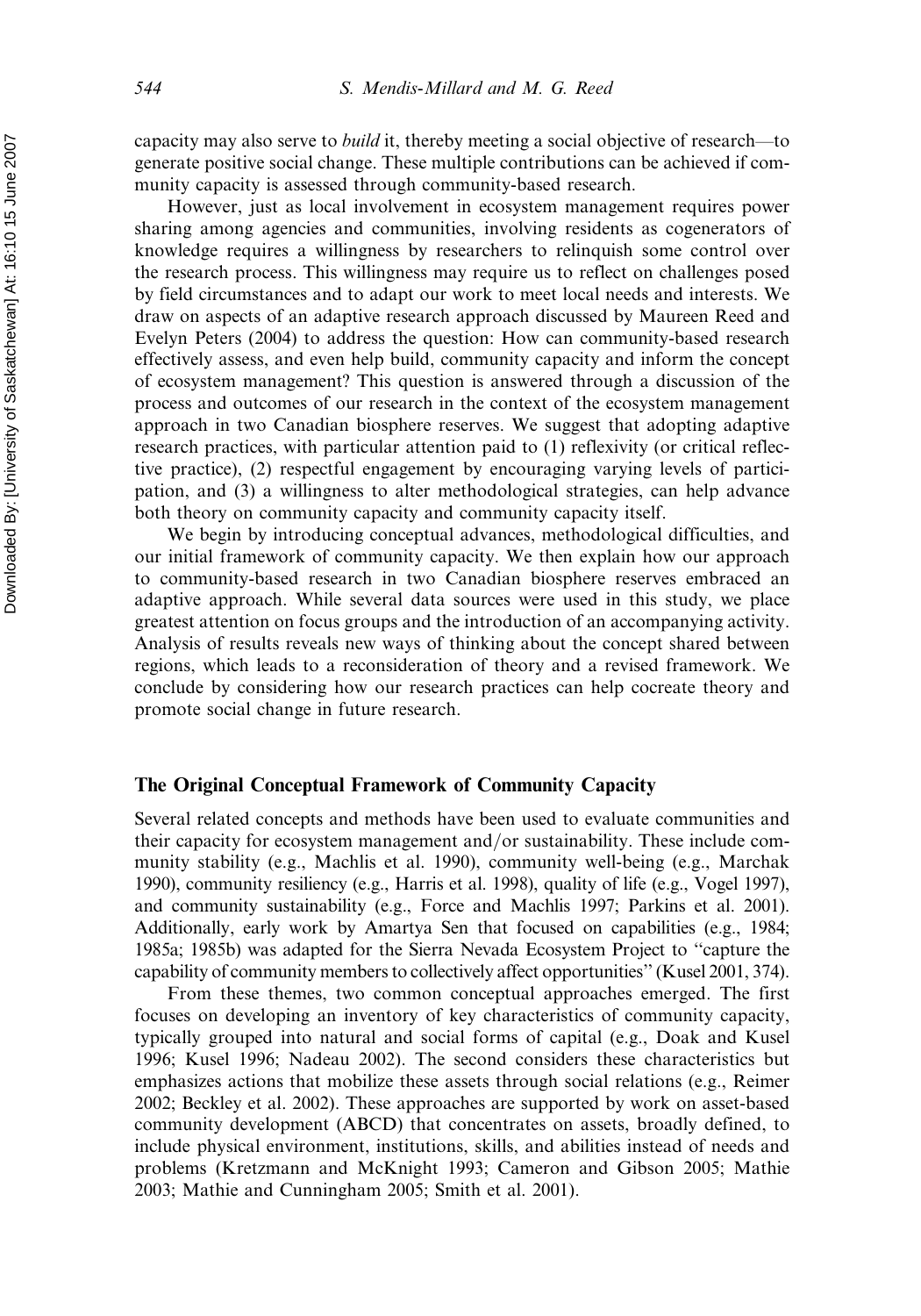

Figure 1. The original conceptual framework of community capacity.

Our original framework conceptualized community capacity as a process and an outcome, suggesting that *mobilizers of action*<sup>1</sup> animate and trigger the interaction of assets or resource capitals (Figure 1). Mobilizers were chosen by identifying incentives or barriers to the use of capitals from the literature. Recognizing that authors report different combinations of capital (cf: Beckley et al. 2002; Flora 1998; Kusel 1996, 2001), we considered four types.

Ecological capital refers to the natural endowments and resources of a region, including the stock of natural resources (e.g., trees, soil, genetic resources) and environmental services (e.g., nutrient cycling, carbon sequestration) (Deutsch et al. 2000; Schiller et al. 2001). The financial resources of a community, such as municipal budgets, along with its built infrastructure, such as utilities and business properties, comprise the economic/built capital of an area (Deutsch et al. 2000; Flora 1998). Human capital concerns the skills, education, experiences, and general abilities of individuals, encompassing formal and informal education, traditional and local knowledge, job experience, health, entrepreneurship, and leadership (Côté 2001; Flora et al. 1992).

Finally, social and cultural capitals were collapsed under the rubric of social capital, which refers to relational aspects of society. In the context of ecosystem management, it is defined as ''those features of social life—networks, norms, and trust—that facilitate citizen association and enable participants to act together more effectively to pursue shared objectives'' (Cortner and Moote 1999, 92). Social capital is considered both a capital stock and a mobilizing force for collective action that includes associational relations within a community that bond, bridge, or link family, friends, community members, and even those beyond the reach of individual communities (Woolcock 2001).

Despite the conceptual advances that provided the theoretical foundations for this original framework, there is no single, well-established and widely accepted method to assess community capacity (Doak and Kusel 1996; Nadeau 2002; Beckley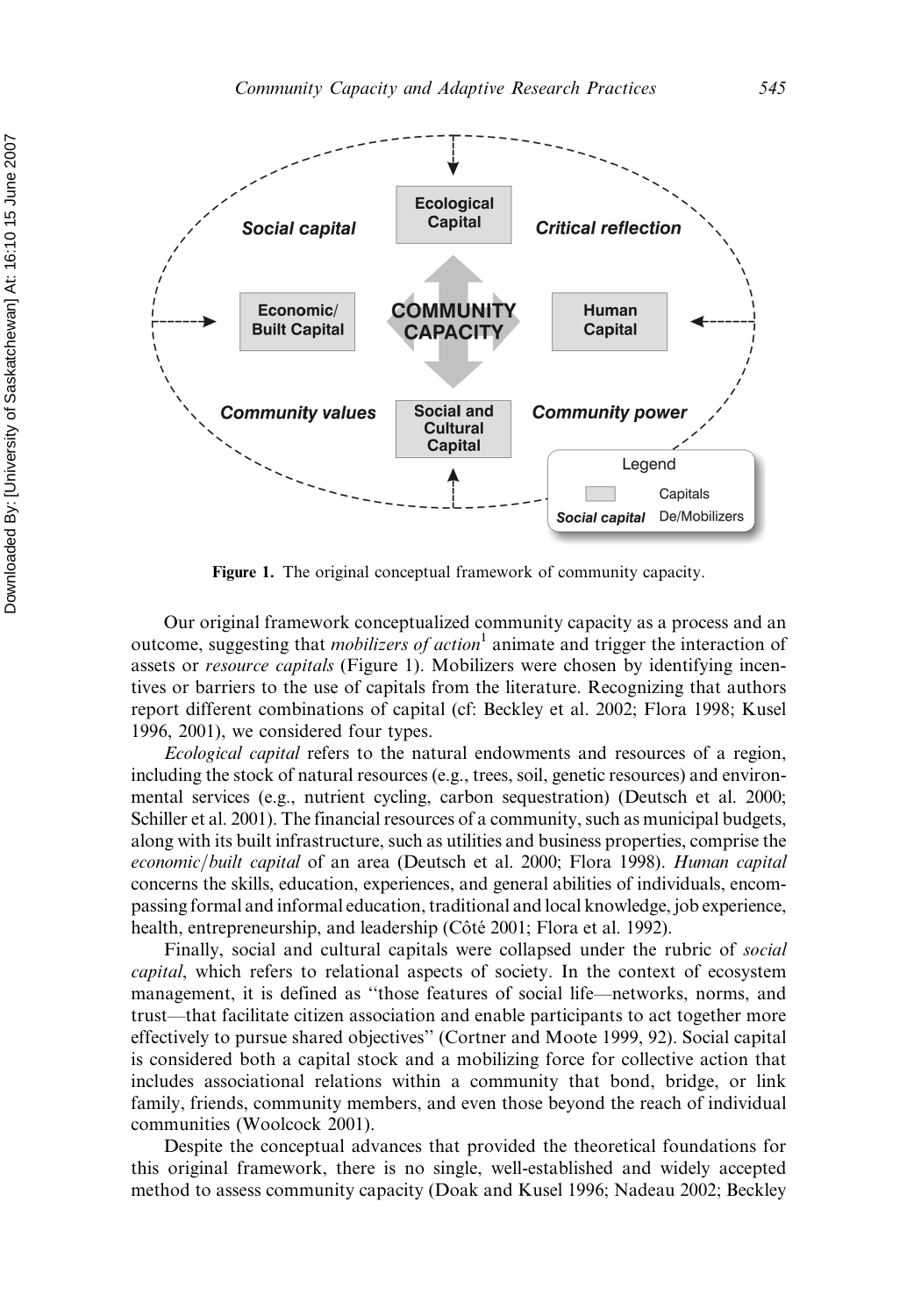et al. 2002). Identification and classification of attributes into capitals and mobilizing forces do not readily translate into easily measured criteria and indicators. And even if indicators can be identified, they appear insufficient for capturing fluid and intangible aspects, such as the ability to work together toward a common goal (Doak and Kusel 1996). Thus, our research was exploratory, relying heavily on the findings to help build theory throughout the research process (Bryman 2001) and involving local people in generating new and locally specific interpretations of the concept.

## The Case Studies: Two Canadian Biosphere Reserves

The original conceptual framework was discussed by residents of two Canadian regions, Clayoquot Sound, British Columbia (BC), and Redberry Lake, Saskatchewan (SK), in assessments of their capacity to function as biosphere reserves. Biosphere reserves are geographic areas designated by the United Nations Educational, Scientific, and Cultural Organization (UNESCO) because of local efforts toward sustainability. All are created to demonstrate three functions: environmental protection, logistical provisioning for scientific research and education, and sustainable resource use (UNESCO MAB 2000). In Canada, biosphere reserves are ''managed'' by community committees responsible for obtaining funds to undertake educational and demonstration projects and providing logistical support for scientific research. These committees operate within provincial and federal legislative frameworks and/or work with relevant government agencies in cooperative decision-making forums.

Both biosphere reserves in this study were designated in 2000 by the federal government; however, they are quite different. For example, Clayoquot Sound<sup>2</sup> is approximately three times larger (349,947 hectares) than Redberry Lake (112,200 hectares) in area, and its ecosystems, economies, and cultural mix are more diverse. Much of the ecological significance of Redberry Lake rests with the aquatic environment that supports globally and nationally significant waterfowl and shorebird populations (Redberry Lake Biosphere Reserve 1998). The Clayoquot region has gained international recognition as a spectacular example of unlogged temperate rainforests with marine, coastal, and terrestrial ecosystems of high biodiversity and cultural values (Clayoquot Sound Biosphere Reserve 1999). Interviewees in both places identified international trade and the intensification of productive activities as potential threats to their sustainability (e.g., aquaculture at Clayoquot Sound, hog barns at Redberry Lake). They also expressed their commitment to use the biosphere reserve to promote conservation-based economy products (their words), be they agricultural, aquacultural, forestry, or tourism. They identified similar challenges associated with broadening their commitment, raising awareness of the biosphere reserve objectives among residents, deepening local dedication to specific projects and initiatives, and encouraging Aboriginal people to become active participants.

Examination of the 2001 Census of Canada also reveals striking contrasts in population characteristics. Tofino, the primary town in Clayoquot Sound, had a population of 1466—an increase of 25.3% between 1996 and 2001. In contrast, Redberry Lake is located within a region of declining population. Its main town, Hafford, had a 2001 population of 401, a decrease of 5.4% from 1996. Residents in Hafford were, on average, older and with less formal education than those in Tofino, but they reported having a high degree of social cohesion. In Clayoquot Sound, interviews revealed serious tensions between groups of people associated with different aspects of the resource/amenity economy (i.e., forestry and ecotourism).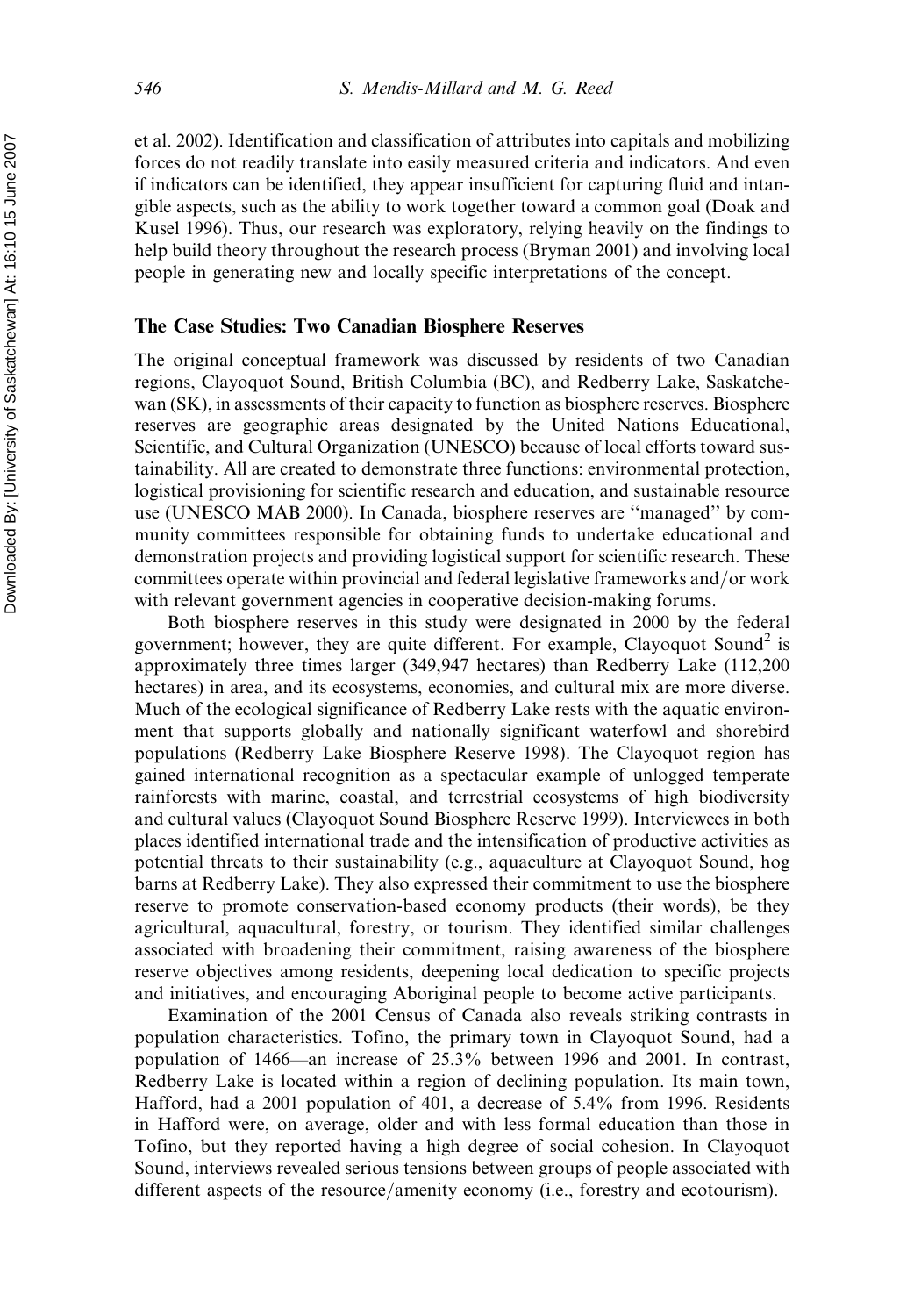We began fieldwork with an intensive, if informal, 1-month visit to Clayoquot Sound and several shorter trips to the nearby Redberry Lake region. These trips were followed by 6 weeks of fieldwork in Clayoquot Sound, where Sharmalene Mendis-Millard conducted semistructured in-depth interviews with 34 local Clayoquot Sound residents over the winter of 2003. In spring 2003, both researchers made several shorter-term trips to Redberry Lake to conduct 24 semistructured interviews. Interviews provided insights about each locality, the broad issues confronting each biosphere reserve, and how to make the project locally meaningful and useful (for details, see Mendis 2004; Reed 2007).

Local residents were directly involved in assessing community capacity through focus groups. Participants were introduced to the concept of community capacity and provided with a broad definition of each of the capitals, which led to open discussions about the interpretation of the concept and its components. They were asked to complete worksheets that yielded three sets of data including written descriptions of factors that contribute to and/or hinder each capital and overall capacity. While this account of methods is straightforward, our efforts to ensure that the focus groups were inclusive and locally meaningful required us to continuously modify our research strategy. This led us to adopt adaptive practices to reconsider the data collection process based on our continual reflection and on-going experience (after Reed and Peters 2004).

#### Adaptive Practices in Community-Based Research

Scholars of environmental management now openly discuss ways for researchers and practitioners to engage in community-based research practices (e.g., Bagby and Kusel 2003; Conley and Moote 2003; Robertson and Hull 2003). Community-based research—conducted for, with, and/or by community members—seeks the active participation of local people in shaping the research design to create an interesting research experience and meaningful outcomes for them. An adaptive research approach is one way for researchers to adhere to the spirit of community-based research; however, specific practices have yet to be described. Adaptive research practices are those that are designed for learning from community participants throughout all stages of research, from conceptualization to write-up. Susan Hanson (1997) suggested that designing research processes that maximize the possibility that we will be ''surprised'' means reducing researcher control over the research process, which implies that communities should be able to shape the research design even as it is being executed. To be adaptive, researchers need to prepare for surprises, involve diverse research participants in different ways, and, consequently, reconsider their role(s) and redefine research success toward goals of mutual learning and empowerment. With these considerations, we took care to follow an adaptive, communitybased research approach by making a conscious effort to practice reflexivity; engaging residents respectfully and flexibly; and anticipating that our research methods would be altered during the research process.

## Adopting a Reflexive Approach and Engaging Communities

Critical reflection helps sensitize the researcher(s) to the cultural, social, political, and economic contexts of the research and to acknowledge multiple possible interpretations of the findings. This reflection also helps researchers identify when and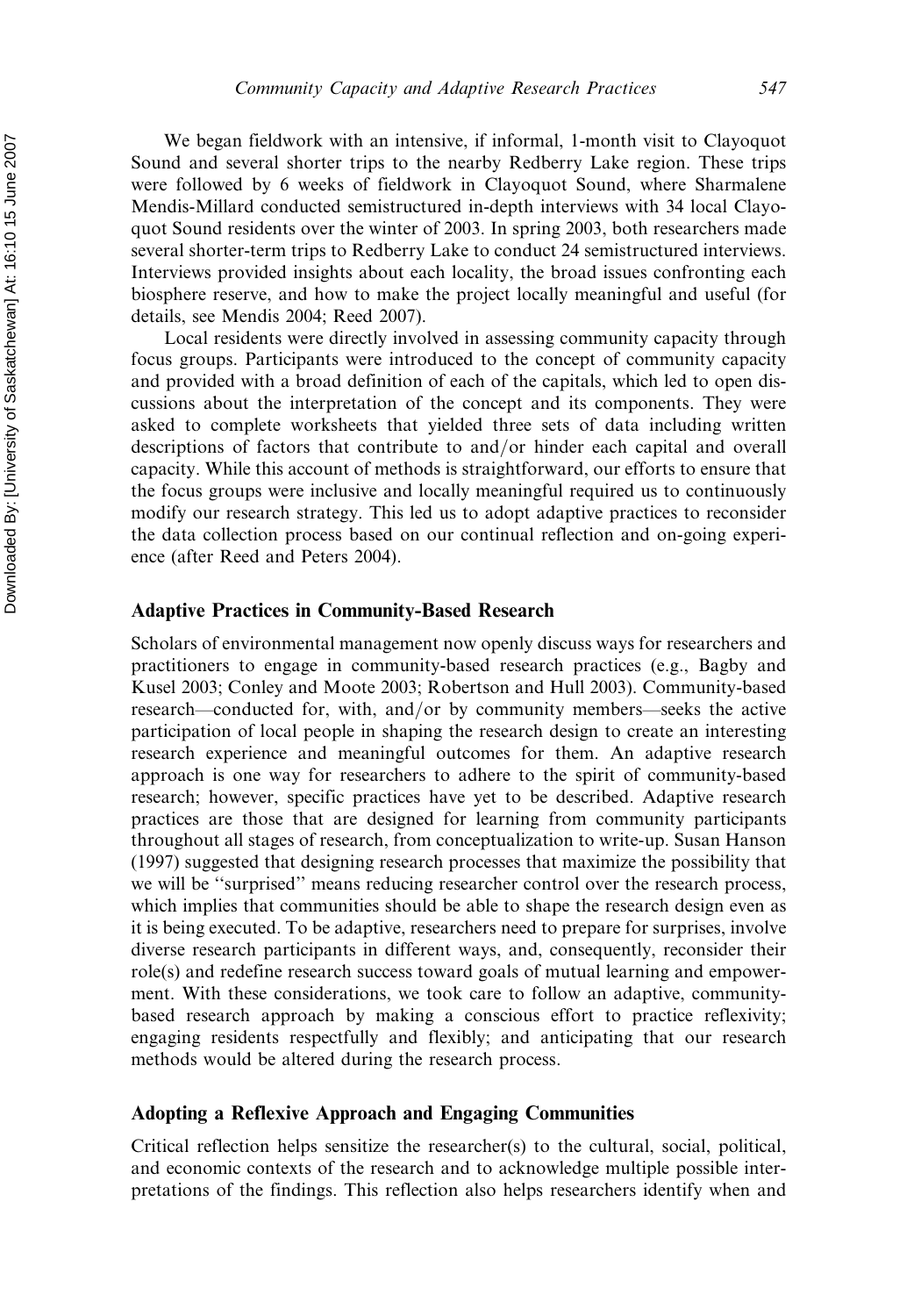how to adapt methods to meet unexpected outcomes, and encourages them to learn from past and present research experiences (Bailey et al. 1999; Reed and Peters 2004). To remain open to community desires, Mendis-Millard, who moderated the focus groups, ''continually reflected upon [her] values, strategies, and beliefs in a conscious effort to present [her]self and the study in appropriate and socio-culturally meaningful ways'' (Mendis 2004, 152). We also seriously considered constraints on residents' time and energy for research.

We came to realize the importance of flexibility and adaptability (as observed by Pain and Francis 2003) as part of our commitment to community-based research when we sought to establish and operate our focus groups. Originally, we envisioned two focus groups in each locality: one with community leaders who, by the nature of their civic position, ''understand community issues, institutions and resources'' (Kusel 2001, 376), and one with a random selection of the ''participatory public,'' referring to those who had been recorded as having participated in previous biosphere reserve planning sessions or public meetings. However, reality and community desires required adaptation of this strategy.

The focus groups varied in method and participation according to community context and expressed desires. We conducted focus groups involving biosphere reserve management at each region (with three participants in Clayoquot Sound and eight participants at Redberry Lake). At Clayoquot Sound, an additional three groups were held: two with the general public, to be sensitive to accessibility issues and sensitivities between factions, and one with youth. At Redberry Lake, two additional focus groups involved youth and a third was open to the general public.

All bands in each area were asked to participate throughout the process as well as for their input on how the research should be conducted. In Clayoquot Sound, five interviews were conducted with Aboriginal participants. Limited time and resources due to treaty negotiations and other demands constrained greater involvement. A focus group with Ahousaht youth was initially established, but was not carried out due to prior commitments of local people. In Redberry Lake, the local band has a nonresidential reserve in the area. Members of the band were contacted by mail and by phone but did not respond. We respected their silence.

These adaptations were part of our effort to maintain the spirit of communitybased research by encouraging greater local involvement and listening to resident wishes. For example, both biosphere reserve committees requested youth involvement to serve educational and awareness-building purposes, and local schools assisted in different ways. Hafford School, with an active Students All For the Earth (S.A.F.E.) club, devoted two class periods to this initiative (33 participants), while Ucluelet Secondary School accommodated the focus group after school (8) participants). Additionally, many youth attended the public session at Redberry Lake, where 25 of the 45 attendees undertook the exercise.

Beyond attendance, we found differences in the nature of participation in each locality. For example, focus groups in Clayoquot Sound produced animated debate; in the words of one participant, ''We may not be many but we sure are intense!'' However, fewer people in Clayoquot Sound finished the worksheets compared to those at Redberry Lake. In both regions, some people simply did not finish the worksheet while others completed them without participating in the discussion. Some refused to complete the form because they perceived it as a surveillance device, they declared fatigue in filling out forms, or simply because they wanted to be informed without direct participation.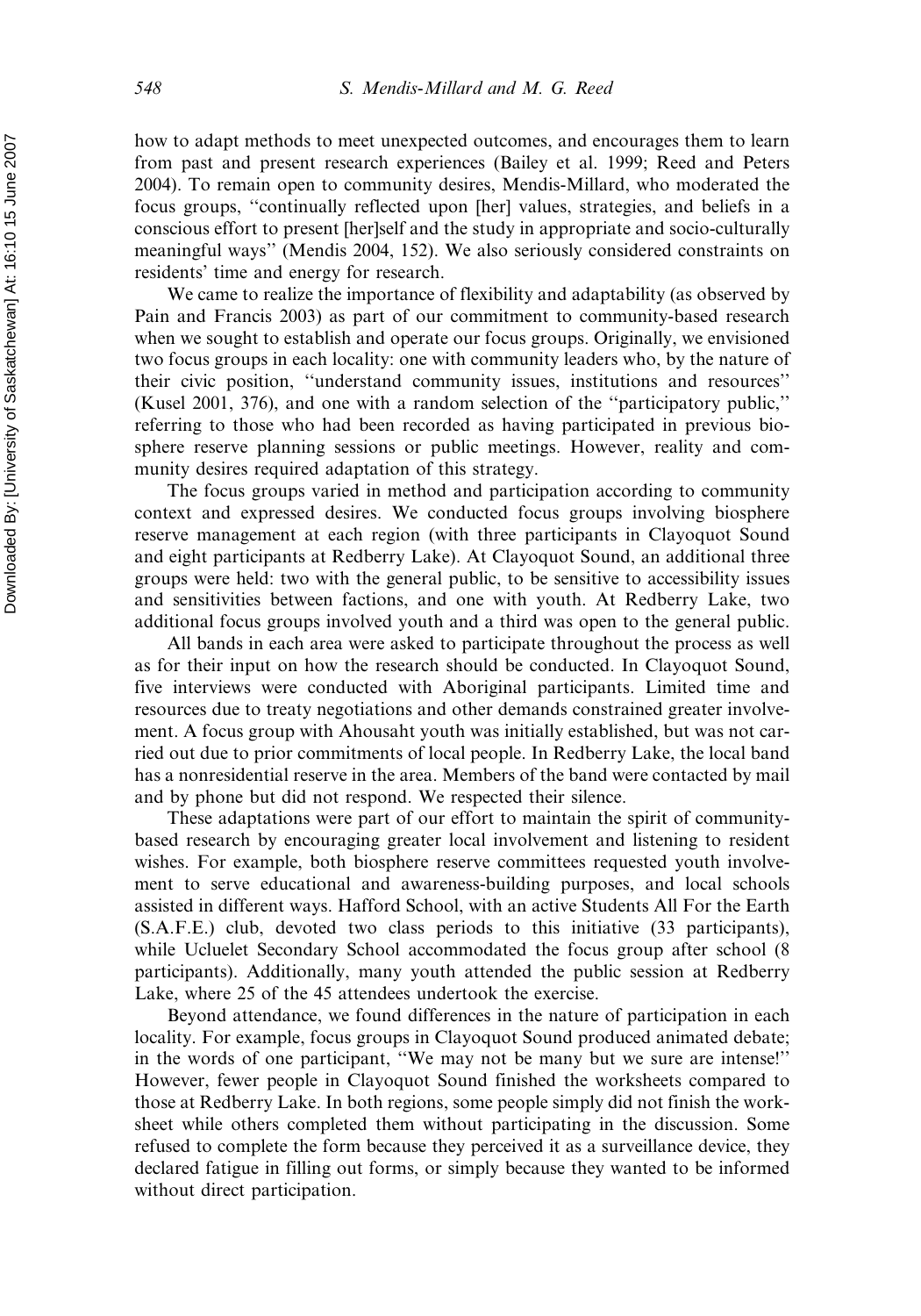These examples demonstrate how accommodating varying levels and types of community member involvement in the research process (e.g., how and when people participate) encouraged more people to become engaged in the project than had we adopted a stricter approach to applying the research design. Based on our experience, we argue that research is not necessarily superficially participatory if residents choose not to provide input on all aspects of research design and/or if they are not conducting the research themselves. We found that residents *wanted* and *expected* us to take control of the research. Beyond the fact that their volunteer time is in high demand, they viewed research as *our* job. This desired division of labor was also observed by Reed and Peters (2004, 29), who found that ''participants will vary in their capacity and willingness (their emphasis) to contribute time and energy to research projects.'' Thus, we believe the key to respectfully engaging communities is to keep open to involvement whenever and however it is offered. Being flexible and receptive to community needs and desires helped to establish trust and respect between researchers and locals—a position that served to support both research and community objectives.

### Adapting Methods: Introducing a Puzzle Activity

In your favour, if the way you did your research wasn't conventional, then personally I definitely think yours was the more effective approach and therefore more informative and valuable results were likely acquired. It has been the feeling in the past that most local people aren't fully informed of the ''goings on'' of the biosphere reserve. Arguably, they have to participate to become informed, but the way you made the effort to be a part of the community helped your work to be received on their level and really helped to have some new people get involved (Redberry Lake Community Committee member, e-mail correspondence, July 18, 2003).

According to Reed and Peters (2004, 10), ''Adaptive research methodology may mean continuously evaluating whether or not research strategies are producing the most accurate, useful, or creative possible results, and a willingness to introduce other methods if they are not'' (their emphasis). Our experience led us to adapt the method of the last focus group.

At the Redberry Lake Community Committee focus group, we found that while members diligently completed the worksheets, their efforts did not spark much discussion. They also stressed the lack of public awareness of and caring about the biosphere reserve. Thus, we created an interactive activity and turned the public focus group into a community event, with the support of the committee and youth, to promote the biosphere reserve concept, how it was being implemented around the world, and how people could take part in this global effort.

The result was an activity to ''build your biosphere reserve,'' wherein people worked in small groups to write on and fit together color-coded puzzle pieces that represented each capital to visually illustrate the strengths and challenges of their region (Figure 2). Committee members helped us work with groups to define the capitals and consider what elements of their community were abundant or limited. The activity worked. Participants reported that their experience was enjoyable and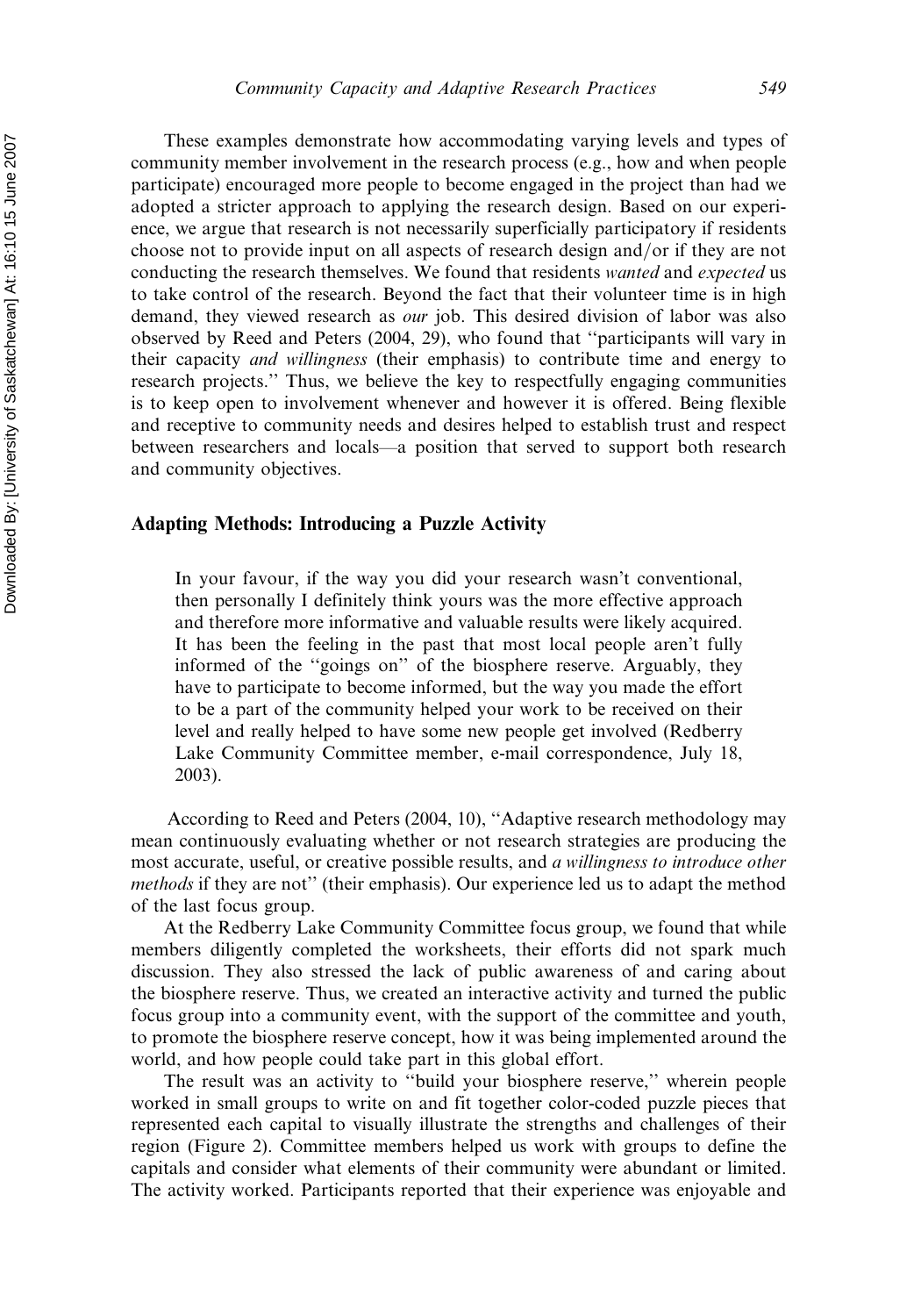

Figure 2. "Build your own biosphere reserve" puzzle.

informative, and the puzzle, along with informational material laid out for people to review, helped generate discussion about and interest in the biosphere reserve. Hafford Central School displayed the puzzles in the front lobby afterward. This experience led us to concur with Kruger and Shannon (2000) that interactive exercises provide an important means for gaining a more complete understanding of social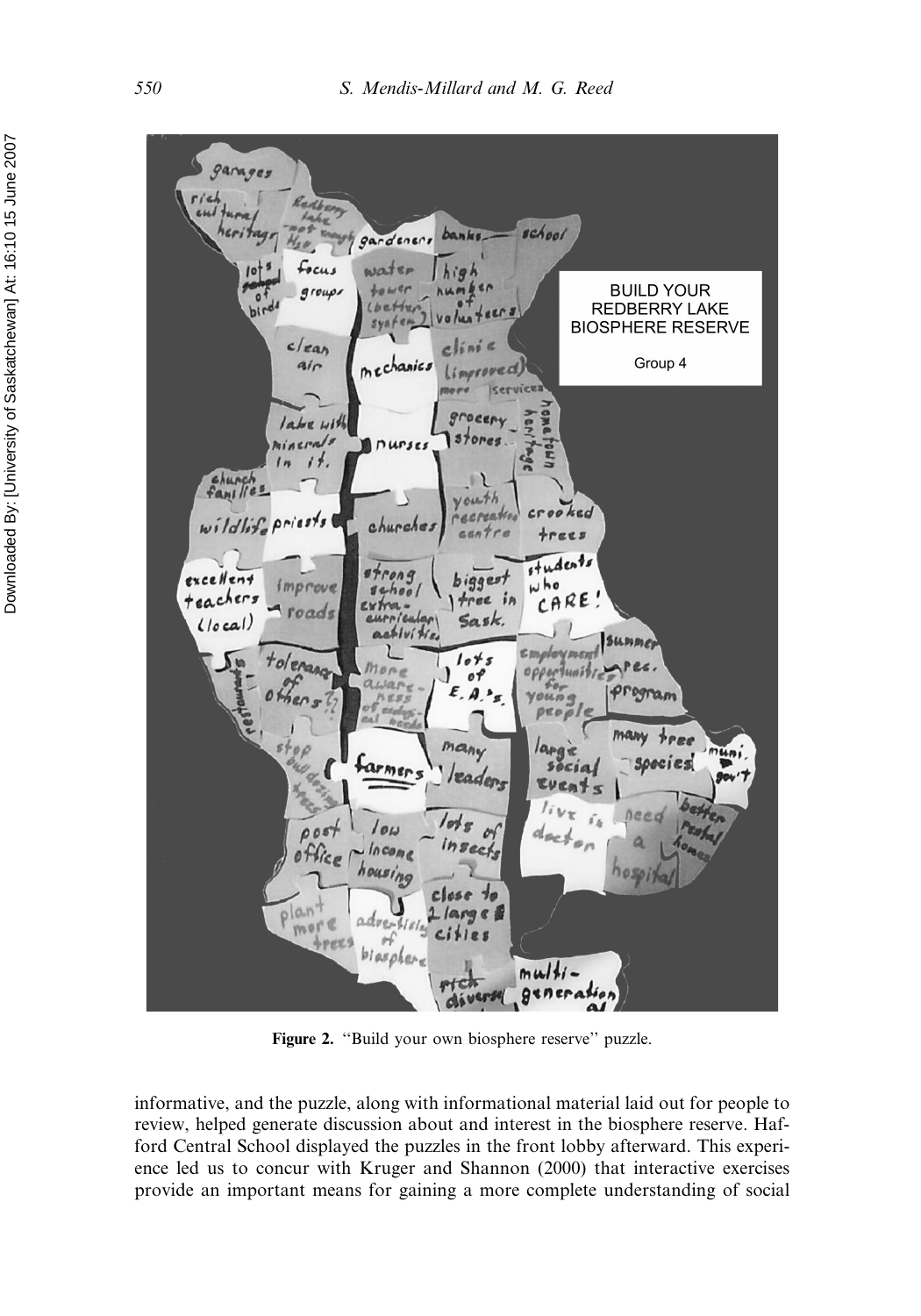systems and help people better understand their local situation. Such social assessment is a key step for the success of a biosphere reserve, as the period immediately following designation often requires significant outreach activities to encourage local residents to, and determine how they can, contribute to biosphere reserve objectives of conservation, sustainable development, and building capacity for research and education.

Despite the success of this adaptation for our participants, we struggled with tensions between appropriate academic research protocol and conducting community-based research. Our experiences were in direct contrast to those of Krueger and Casey (2000), who argued strongly that focus groups should range in size from 4 to 12 people and may not be appropriate if education is involved or when the researcher relinquishes control of certain aspects, such as participant selection. Our position is that our commitment to community-based research—specifically, to reflexive, respectful and adaptive research practices—indicates that these elements should be shared with participants and *requires* us to relinquish some control (after Hanson 1997). As residents participated in varying degrees and ways in each place, different mechanisms were required to capture their interests and engage them. This strategy posed challenges for execution and may contradict the tenets of standard research practice whereby outcomes are predicted at the beginning of the research process. Nevertheless, by being flexible, we attempted to encourage local community development by helping to produce contextualized, socially relevant, and academic knowledge (after Monk et al. 2003; Pini 2002). This effort also contributed to social change by bringing people together to produce a shared set of understandings that would be necessary as they moved to obtain funding for specific development projects that were generated after this study was completed.

### Adapting Theory: Reconceptualizing Community Capacity

The research also served academic goals of explaining social phenomena. Data analysis revealed new ways of thinking about the original conceptual framework and the results were presented to each region in person to raise questions and solicit feedback. Qualitative data from the worksheets were coded using a combination of socially constructed (using the analyst's terminology) and in vivo (using the participants' terminology) codes (after Kitchen and Tate 2000). This practice aligned with our view of residents as informed participants about community capacity with the researcher as an equal, if different, participant in developing theory. Coded data segments were then classified according to categories of the conceptual framework and the respondent's location. Table 1 presents a summary of specific aspects both regions considered important for their capacity to achieve biosphere reserve goals. Significantly, newly identified factors helped to reconceptualize community capacity (Figure 3).

As in the previous framework, community capacity is the mobilization of capital resources for communal, rather than individual, benefit. However, our reflection gave greater weight to how capitals are activated through four types of social relations—associative, communal, bureaucratic, and market (Beckley et al. 2002; Reimer 2002). Each region demonstrated different dominant social relations that affected their ability to work together. Clayoquot Sound displayed strong associative relations, while Redberry Lake exhibited strong communal relations.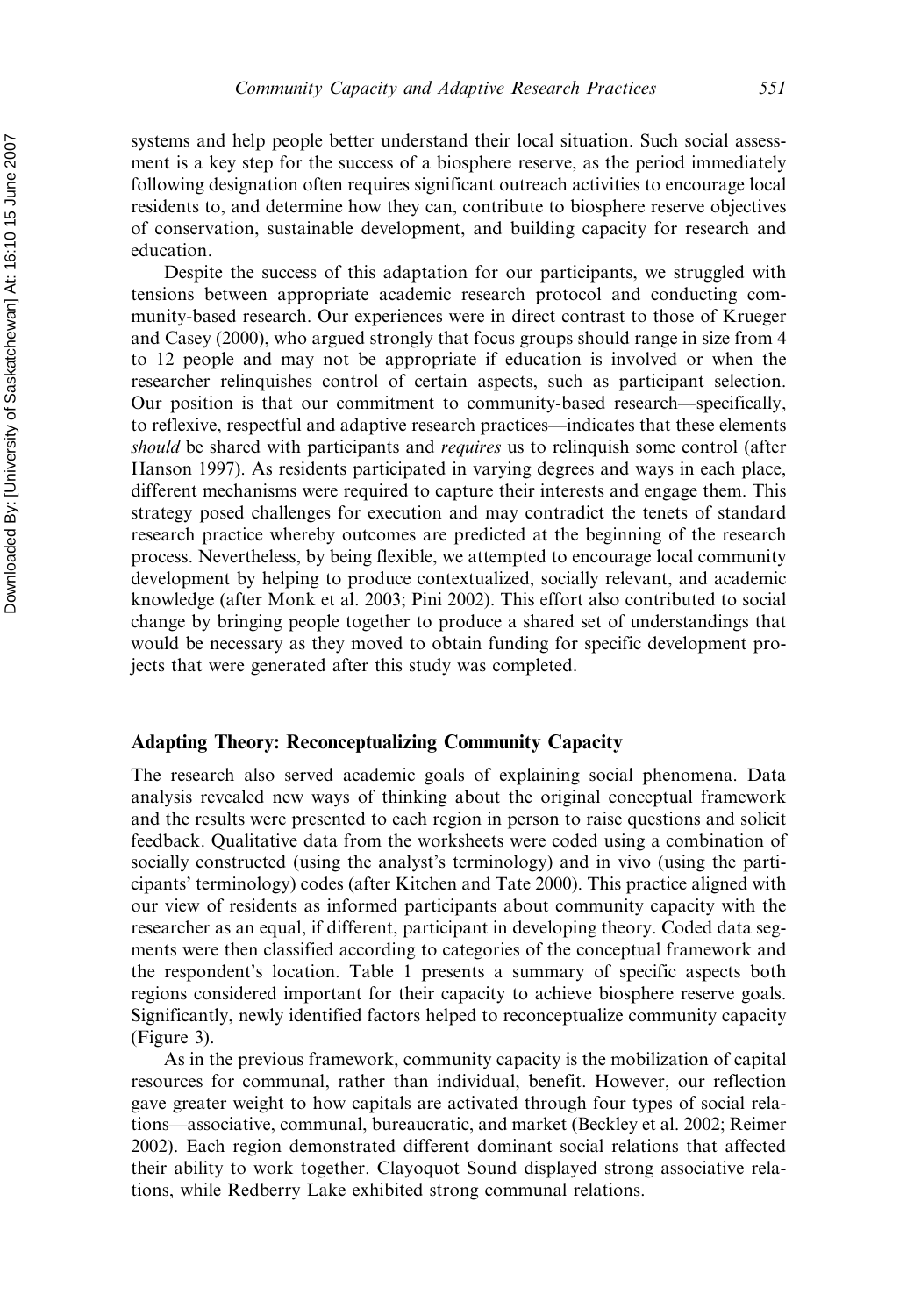Category Key aspects of community capacity common to both biosphere reserves (from focus group worksheets) Overall capacity Potential Time De/Mobilizers Community pride/appreciation Commitment Mis/understanding the biosphere reserve concept and its relevance "Thinking outside the box"/challenging mind sets, perceptions Recognition of room for improvement coupled with a willingness to improve Leadership Community voice, control Ecological capital Environmental assets Drawbacks/threats/what needs improvement Environmental values Environmentally sound practices Perception of environment Economic/built capital Economy: Resource-based economies Employment opportunities Economic diversity Economic viability/sustainability\* Physical infrastructure for a variety of purposes and needs Housing concerns Monetary resources Financial resources Fundraising Human capital Population and demographics Decreasing population Attract people/youth to area\* Education: Individual education level Education about and promotion of the biosphere reserve and related concepts Skills, experiences, talents of people in the area Types of professionals in the area Educators Characteristics/qualities of individuals: Willingness Health issues related to stress from economic uncertainty Attitudes, values, beliefs

Table 1. Shared elements of community capacity between biosphere reserves

(Continued)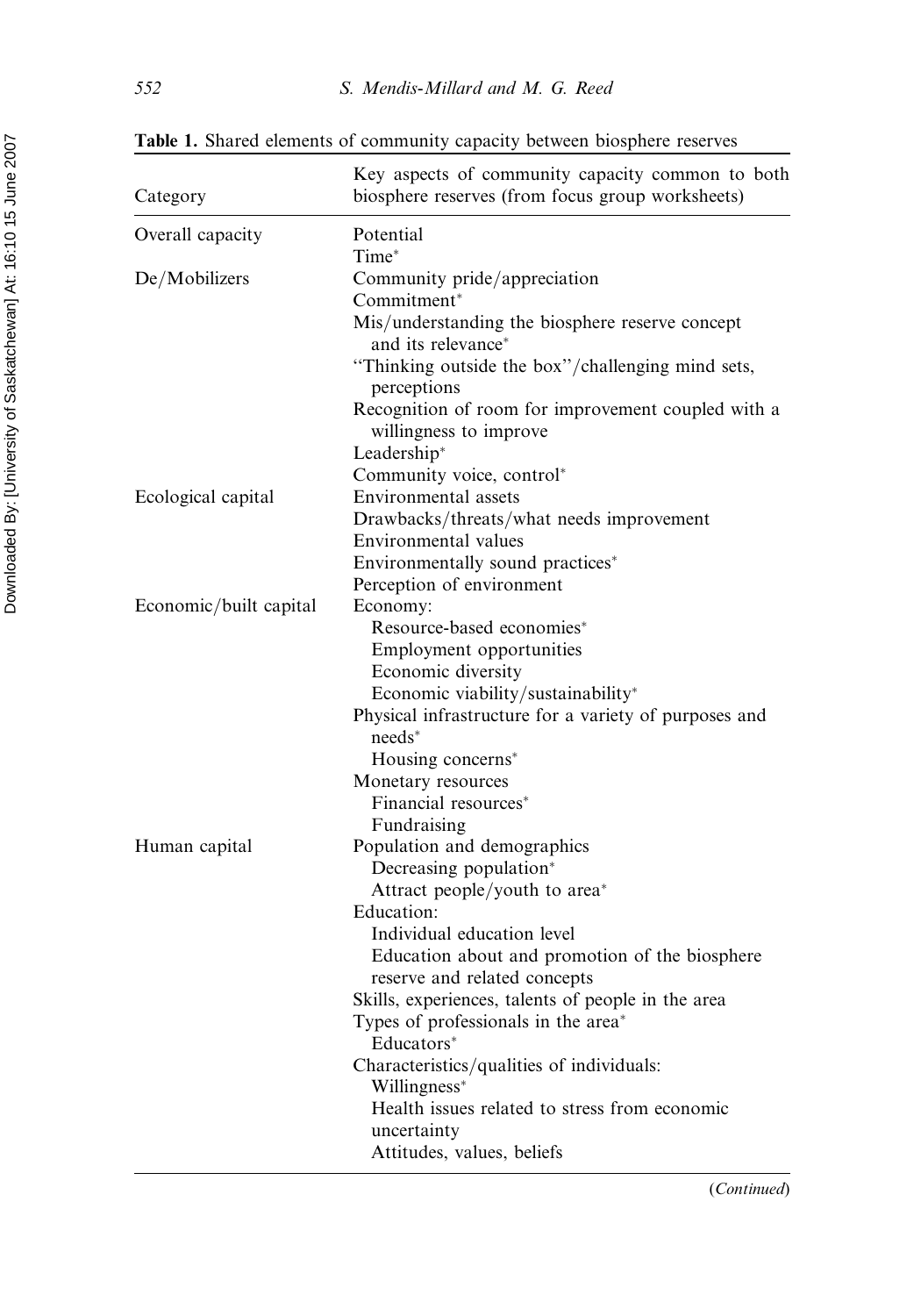| Category       | Key aspects of community capacity common to both<br>biosphere reserves (from focus group worksheets)                                             |
|----------------|--------------------------------------------------------------------------------------------------------------------------------------------------|
| Social capital | Togetherness and cooperation <sup>*</sup><br>Volunteerism and engagement <sup>*</sup><br>Communication*<br>Gatherings/events<br>Youth activities |

|  |  | <b>Table 1. Continued</b> |
|--|--|---------------------------|
|--|--|---------------------------|

Indicates themes shared between biosphere reserves that have a locally specific meaning or emphasis.

These social relations became significant in that they affected community capacity over time and across space. For example, we observed a ''3-year switch'' in which biosphere reserve activities and momentum reversed (Mendis 2004). Shortly after the biosphere reserve designation in 2000, Clayoquot Sound was plagued by internal dissention that paralyzed effective action. The associative relations were strained by committee member motivations and actions of the first executive director that reinforced public distrust of the biosphere reserve and longstanding divisions



gories: the existence of and changes to capital; individual traits; community consciousness; and, commitment. 2, Teachings of the Nuu-chah-nulth First Nation: Iisaak (respect); Hishuk ish ts'awalk (everything is one); and,  $Q$ wa aak qin teechmis (life in the balance).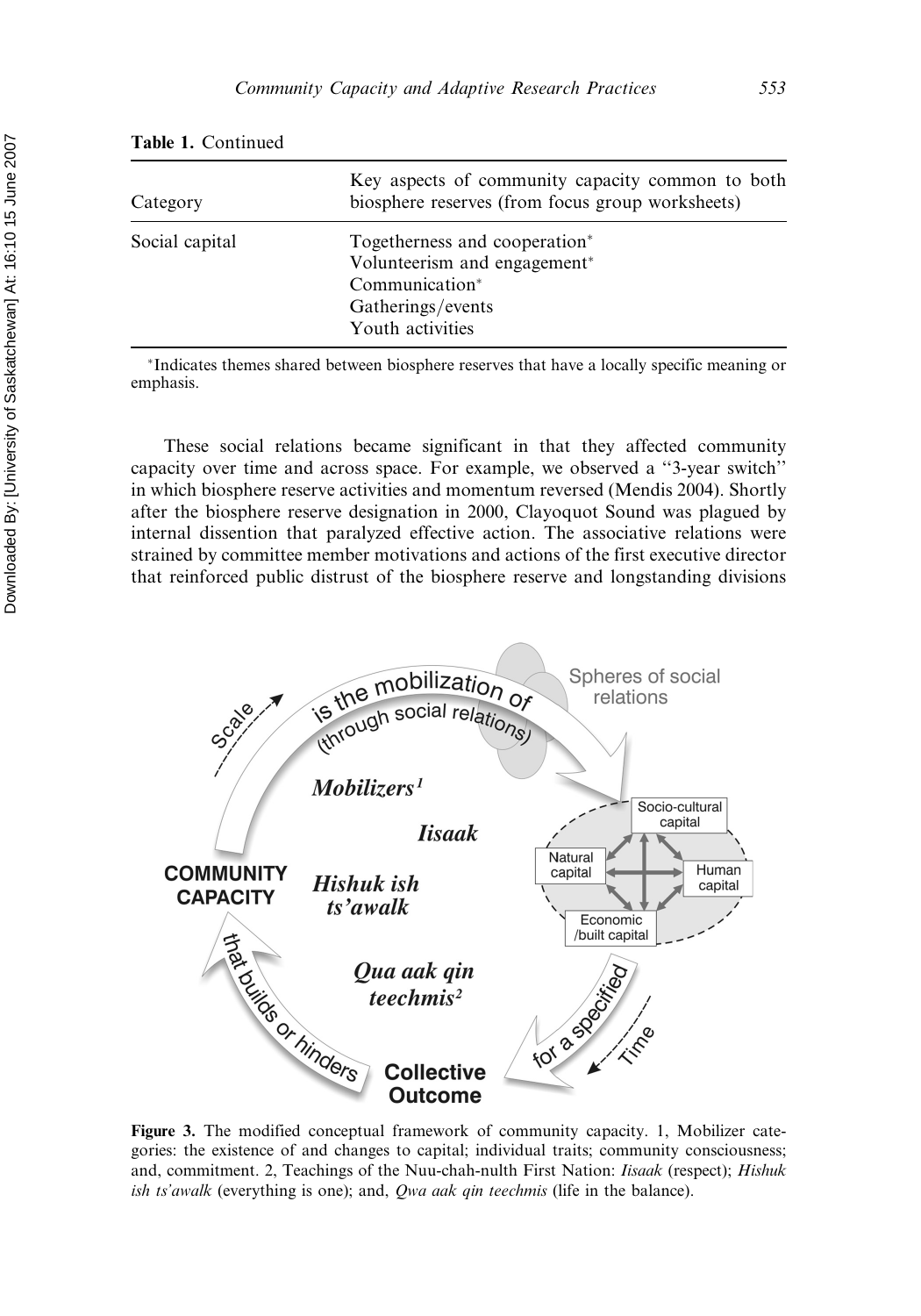within the community. Thus, despite a high degree of economic capital obtained by a \$12 million trust fund and strong ties to regional and international governmental and nongovernmental organizations, little ground was broken. By 2003, with a new executive director and committee changes, the biosphere reserve was able to overcome some local divisions and involve previously excluded groups. This committee began to effectively draw on its human, sociocultural, and economic capitals by funding local projects across a broad range of interests and by organizing a symposium that highlighted community research and issues. This switch was somewhat tenuous but positive, arising partly from the new leadership, partly from personal circumstances of committee members that helped local residents come together, and partly from the time needed, given a change of local government and the political climate, to make the transition from the nomination phase to implementation.

By contrast, Redberry Lake was, at first, able to draw on its strong communal relations to do ''a lot with a little.'' A small amount of money was raised to hire a consultant who had worked with other biosphere reserves. She held several community meetings and helped guide the development of a vision and plan for sustainability (Sian 2001). Nevertheless, continued lack of provincial and federal government attention strained the internal resources of Redberry Lake. At the end of 3 years, its interpretive center was closed due to lack of funding, and committee morale was low as few people were joining its efforts. From these experiences, we found that community capacity fluctuates over time in that it is affected by past experiences and affects future abilities to work toward a common goal.

This finding was emphasized by new opportunities that emerged after the study was completed. This research project, among others, helped to bring greater community awareness to the goals and operation of the biosphere reserve. In 2005, using some of the findings of the capacity research and working with one of the researchers, the local committee was successful in obtaining a budget line from the provincial government to provide multiyear funding. With these funds, the committee renovated its original interpretive center to become a research and education center, placing greater emphasis on their displays on the cultural and biological diversity in the biosphere reserve and on providing logistical resources for research. They also obtained specific funding for local stewardship projects, bringing local farmers on board with the biosphere reserve objectives. Linkages with the public school were strengthened, a youth member was added to the board, and environmental projects with the school were given international recognition. The board was restructured to include government and university scientists and to make stronger links to local municipalities. The hiring of a new coordinator in the summer of 2006 was viewed as a means to maintain the renewed momentum as she was charged with maintaining the center, continuing to obtain funding for new projects, and encouraging broadbased participation in the region.

The study also revealed that community capacity is influenced by environmental management and political processes occurring at different spatial scales. For instance, long-standing international efforts to protect Clayoquot Sound's natural attributes from logging have gained so much attention that they have constrained community-level capacity building by effectively predefining, mainly from the outside, the type of community to be sustained, thereby exacerbating local conflict. To its credit, the region's high levels of human and economic capital have allowed for strong local organizational development, but disentangling the biosphere reserve work from other environmental initiatives (where the reserve may be supportive,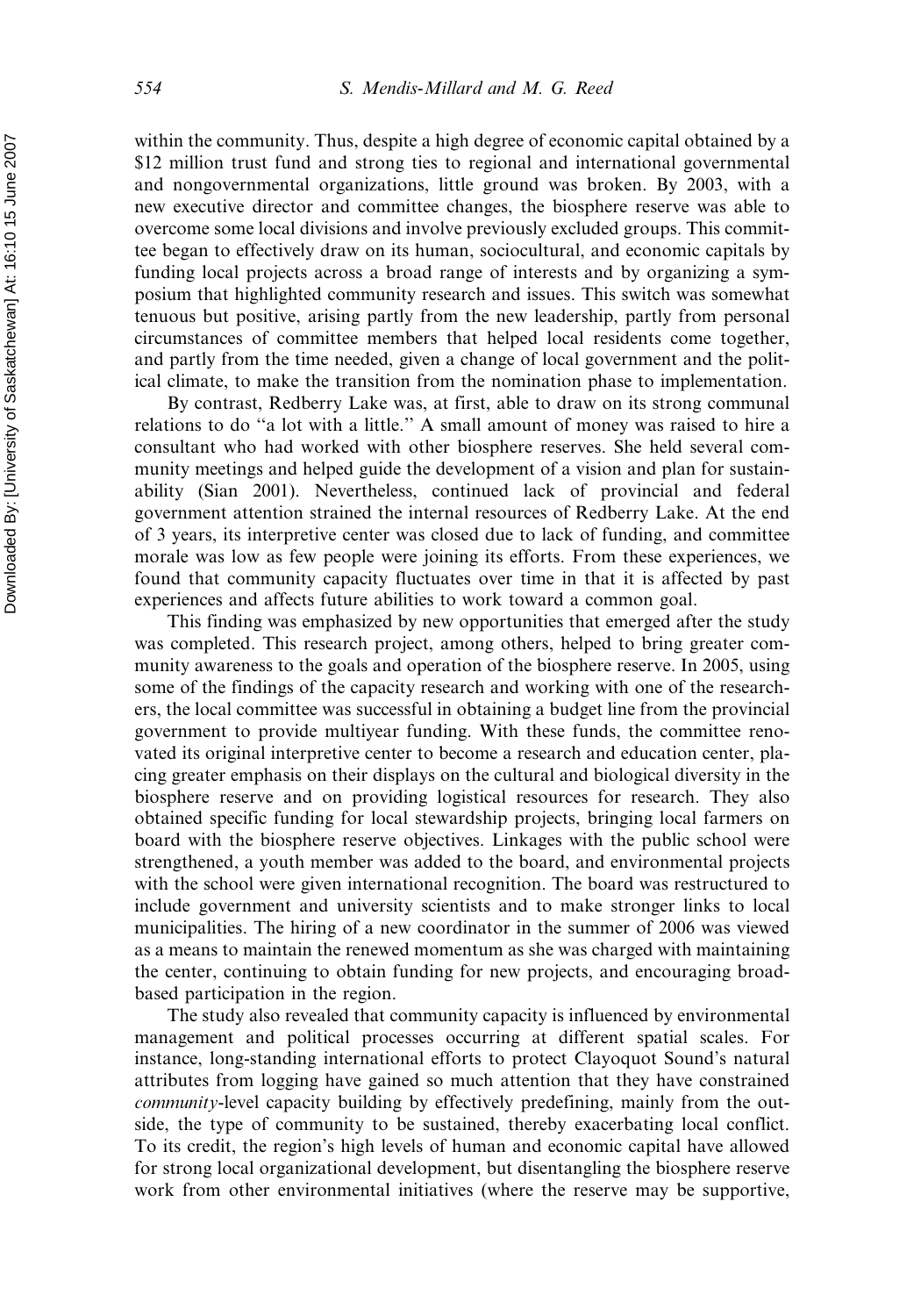but not necessarily in league with) has been a major challenge. Similarly, part of Redberry Lake's early challenges arose because of its struggle to mobilize (financial and logistical) resources at other spatial scales (e.g., provincial or federal).

Recognizing the vast literature related to social capital, the term sociocultural capital was reintroduced to stress the importance and intertwined nature of culture and society that was highlighted in focus groups and interviews. The point is reinforced by including a new set of terms—key teachings of the Nuu-chah-nulth people, who are the original inhabitants of the Clayoquot Sound region. Upon a suggestion from a First Nations participant, these principles now pervade the modified framework. The first, *Hishuk-is ts'awalk*, or "Everything is one," underscores the linkages among people, cultures, economies, and environments. This principle parallels the interconnections among capital resources and between capitals and  $de/m$ obilizers as established originally by the review of literature. The second, *Iisaak*, means ''Respect'' for all living things. Respect is a necessary, yet rarely reported requirement for communities to work together to meet common objectives. Last, *Qwa aak qin teechmis*, or "Life in balance," neatly captures the ultimate objective of biosphere reserves—to achieve sustainability across economic, social, cultural, and environmental dimensions (UNESCO MAB 2000). While these principles emerged from the Clayoquot Sound case, they are sufficiently broad to be embedded in the framework and relevant for other geographic contexts.

Finally, one participant suggested that mobilizers could be grouped. Based on this suggestion, we reviewed the list of mobilizers and created three categories: individual characteristics; community consciousness; and collective commitment.<sup>3</sup> Individual characteristics are factors that motivate others and encourage the use of resources for biosphere reserve functions. Community consciousness refers to awareness and reflective abilities, while collective commitment to place and people recognizes that working with other residents, private operators, governmental agencies, and nongovernmental organizations to meet biosphere goals requires long-term efforts and relationship building. Thus, participants stimulated new ways of considering what aspects of the capitals and mobilizers are important and how they operate.

#### Conclusions and Implications

I think your project has probably done more to promote the biosphere reserve here than anyone or anything else so far—thanks—it is up to us now to see what we can follow up with. (Ucluelet public focus group participant, e-mail correspondence, February 16, 2003)

Working for and with our research participants by adopting an adaptive approach provided results that could be followed up by local communities as well as new theoretical insights. As the preceding quote exemplifies, researchers who practice reflexivity, respectfully engage communities, and alter research methods to fit local needs and desires can leave some participants with a sense of empowerment and trust in the ability of research to provide positive outcomes. Community capacity was both assessed and built through creating dialogue among diverse groups and providing a forum to reflect upon the state and future of their communities and the meaning and potential of the biosphere reserve designation. The research helped to develop local awareness of the biosphere reserve designation, encouraged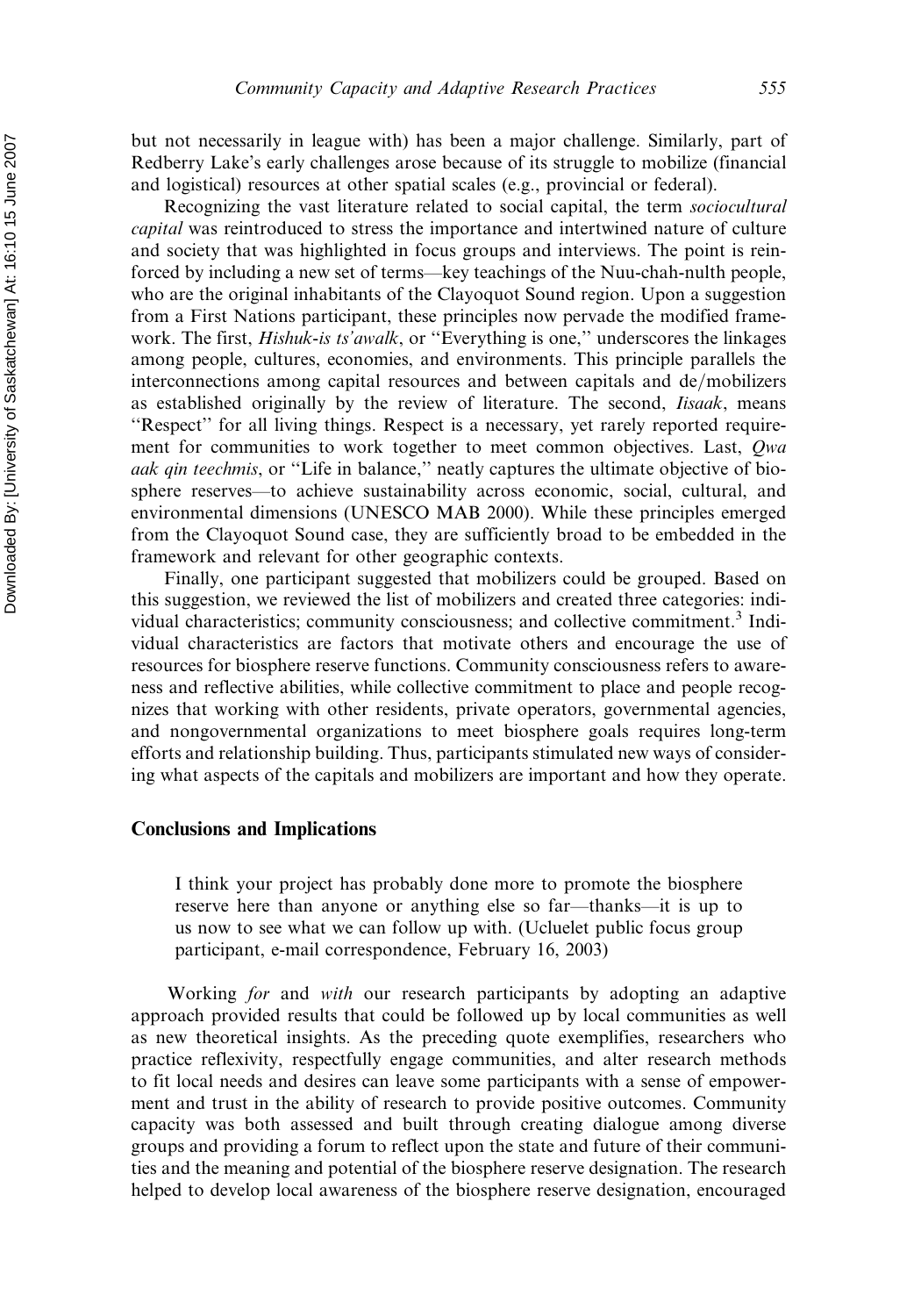broader local participation in meeting its objectives, and stimulated youth interest and participation in the region (especially for Redberry Lake). These efforts helped to create a platform for more specific projects that took root after the research was complete.

The research also revealed that while economic capital (e.g., funding) does not ensure a community's success in working toward a common goal, it does play a key role in activating the other capitals beyond a time frame where social capital and/or communal relations can be the primary driver(s) for activity. In both biosphere reserves, financial capital was a stimulus to specific project development.

Conceptually, the research contributed to our understanding of community capacity by identifying specific mobilizers, grouped into the three categories of individual characteristics, community consciousness, and collective commitment, as key components driving a biosphere reserve's capacity. The research suggests that all four capital resources may be evident in capacity building in both their static and process forms. Furthermore, the findings led to a greater emphasis on how differing social relations (in this study, associative and communal) intersect capitals over time to generate differences in capacity across locations.

Methodologically, we made an explicit effort to emphasize that our research was for and with communities by ensuring that all local people who wished were able to be involved in their own ways. By adopting a broad definition of community capacity (to be open to new ideas) and remaining faithful to participant contributions (by using in vivo codes (after Strauss 1987) and verifying results throughout and after analysis), we explicitly created opportunities for the cocreation of knowledge between participants and researchers in ways that were sensitive to local context, incorporated local knowledge, and provided time for critical reflection of the results. Adapting methods according to local interests allowed for the late introduction of the puzzle activity, which made the research more accessible for local people. Additionally, being adaptive so that community members could identify the benefits they would obtain from the research and how they would be involved helped create reciprocity between academic researchers and community residents. Further, rather than acting solely as academic interpreters, reflexivity allowed us to reconsider our role as cocreators of knowledge.

Assessing community capacity with local residents improved our knowledge of community capacity. Yet studies are still needed to review the revised framework in other contexts and for different community objectives. Explorations of various social groups within communities might contribute to a richer theoretical understanding. For example, analyzing input of men and women separately or among groups with strong cultural affiliations might have revealed new elements of capacity that were not apparent in this study.

Finally, we observe that conducting community-based research combined with an adaptive approach has implications for academic research and researchers. Adaptive practices require researchers to monitor their work constantly and to be sensitive to many players—researchers and assistants, participants, local organizations, even funding agencies—on a regular basis throughout the process. These efforts may require longer time horizons for projects to allow for these logistical demands—time that may not be allotted due to funding or institutional constraints. Adaptive research practices may also prove difficult to promote given that funding agencies typically seek research questions where outcomes are predictable, rather than emergent. Nevertheless, as we continue to grapple with how best to assess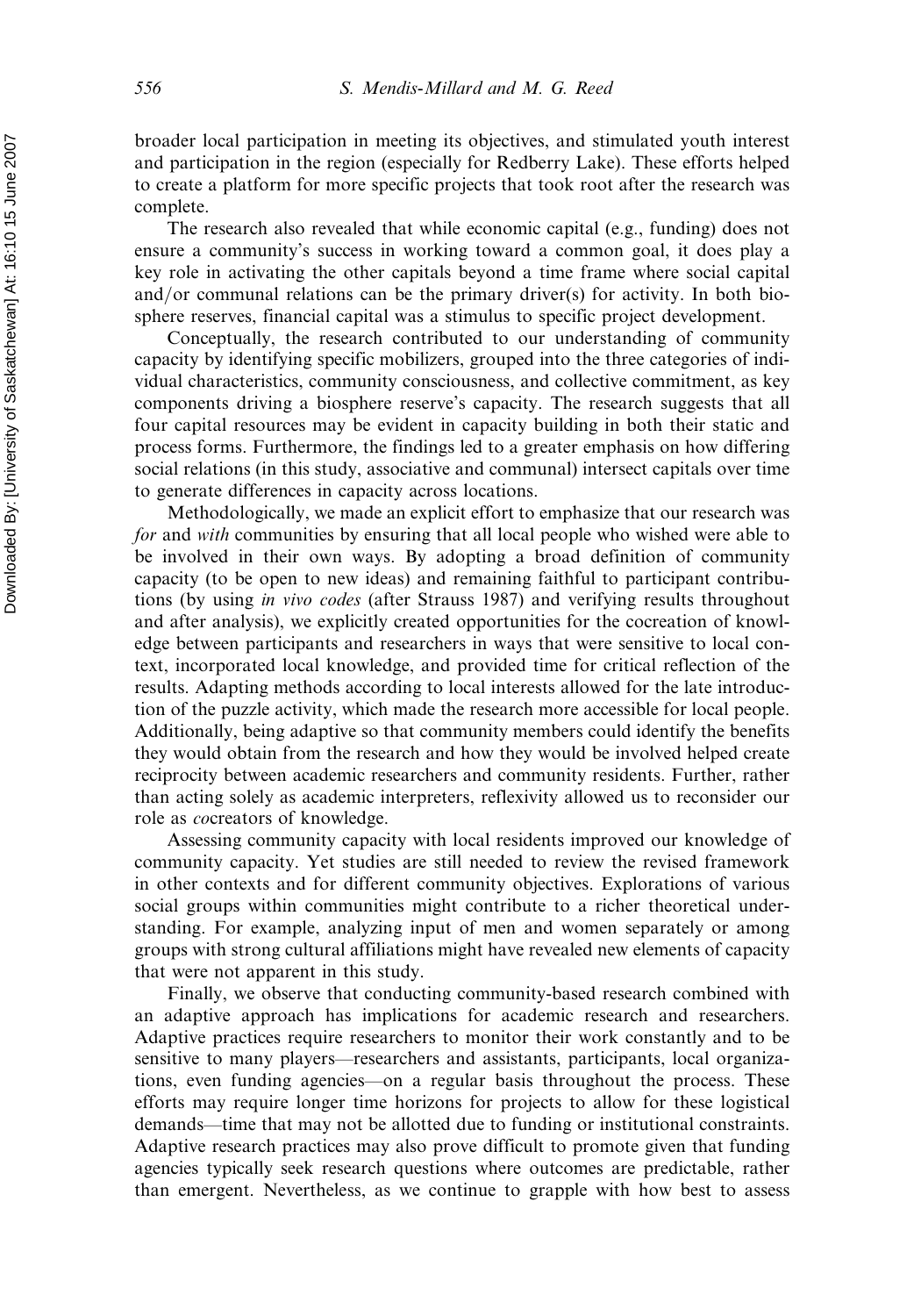and animate community capacity, designing a research project to be communitybased and adaptive may help meet community needs and interests, build capacity, and contribute to theoretical formulations while generating a research culture committed to nurturing positive social change.

# **NOTES**

- 1. Our thanks to Diane Martz for her insights.
- 2. The biosphere reserve region is referred to as Clayoquot Sound even though it extends beyond the spatial area of Clayoquot Sound to include Ucluelet, Tofino, and five First Nations.
- 3. Some categories can also be considered demobilizers if they restrict community capacity.

#### Acknowledgments

The Social Sciences and Humanities Research Council of Canada provided funding for this project and two anonymous reviewers helped us improve our manuscript. Thank you to the research participants who generously shared their time and thoughts. Special thanks to the Clayoquot Biosphere Trust and Redberry Lake Biosphere Reserve Association for their support and assistance. Our gratitude to the following biosphere reserve residents who made this research possible: Stan Boychuck, Sylvia Harron, Barb Beasley, Gerry Schreiber, Craig Paskin, Jack Little, Peter Kingsmill, Vicky Herman, Larry Hawrysh, Diane Hawrysh, and Jim Schevchuk. The Central Region Board, Clayoquot Alliance, Rainforest Interpretive Centre, Ucluelet Secondary School, and Hafford Central School generously offered resources. Keith Bigelow provided technical assistance. Final thanks to Scott Bell, Evelyn Peters, and members of the New Rural Economy Project for their feedback.

#### References

- Bagby, K. and J. Kusel. 2003. Civic science partnerships in community forestry: Building capacity for participation among underserved communities. Taylorsville, CA: Pacific West Community Forestry Center.
- Bailey, C., C. White, and R. Pain. 1999. Evaluating qualitative research: Dealing with the tension between "science" and "creativity." Area 31:169-179.
- Beckley, T. M., S. Nadeau, E. Wall, and D. Martz. 2002. Multiple capacities, multiple outcomes: Delving deeper into the meaning of community capacity. Draft paper, presented at the annual meeting of the Rural Sociological Society. Chicago, IL, August 14–18.
- Bradshaw, B. 2003. Questioning the credibility and capacity of community-based resource management. *Can.n Geogr.* 47(2):137–150.
- Bryman, A. 2001. Social research methods. New York: Oxford University Press.
- Cameron, J. and K. Gibson. 2005. Participatory action research in a poststructuralist vein. Geoforum 36(3):315–331.
- Clayoquot Sound Biosphere Reserve. 1999. Part 1: Summary, Nomination papers submitted to the UNESCO-MAB. Clayoquot Sound Biosphere Reserve Nomination. http:// www.clayoquotbiosphere.org/frames/RSHnav.htm. Accessed on September 8, 2004.
- Conley, A. and M. Moote. 2003. Evaluating collaborative natural resource management. Society Nat. Resources 16:371–386.
- Cortner, H. J. and M. A. Moote. 1999. The politics of ecosystem management. Washington, DC: Island Press.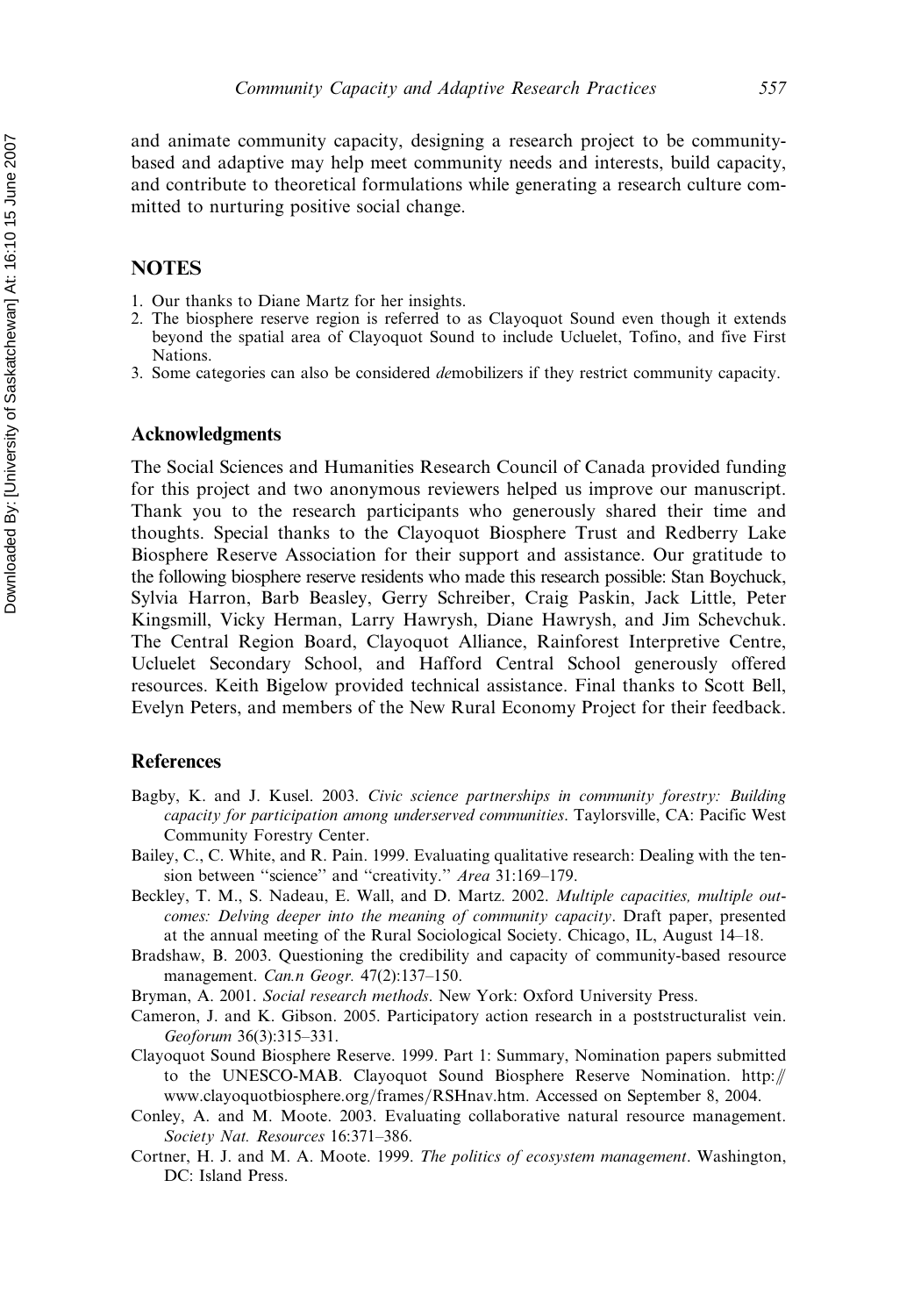- Côté, S. 2001. The contribution of human and social capital. *Isuma Can. J. Policy Res.* 2(1). http://www.isuma.net/v02n01/cote/cote\_e.shtml. Accessed on March 23, 2004.
- Deutsch, L., C. Folke, and K. Skånberg. 2003. The critical natural capital of ecosystem performance as insurance for human well-being. Ecol. Econ. 44:205–217.
- Doak, S. and J. Kusel. 1996. Well-being in forest-dependent communities, Part II: A social assessment focus. In Sierra Nevada ecosystem project: Final report to congress: Vol. II, assessments and scientific basis for management options, 375–402. Davis: University of California, Centers for Water and Wildland Resources.
- Flora, J. L. 1998. Social capital and communities of place. Rural Sociol.y 63(4):481–506.
- Flora, C., J. Flora, J. Spears, L. Swanson, M. Weinberg, and M. Lapping. 1992. Rural communities: Legacy and change. Boulder, CO: Westview Press.
- Force, J. E. and G. E. Machlis. 1997. The human ecosystem part II: Social indicators in ecosystem management. Society Nat. Resources 10:369–382.
- Hanson, S. 1997. Introduction to Part 2: As the world turns: New horizons in feminist geographic methodologies. In Thresholds in feminist geography. eds. J. P. Jones III, H. Nast, and S. M. Roberts, 119–128. New York: Rowman & Littlefield.
- Harris, C. C., W. J. McLaughlin, and G. Brown. 1998. Rural communities in the Interior Columbia Basin: How resilient are they? *J. For.* 96(3):11–15.
- Kitchin, R. and N. J. Tate. 2000. Analyzing and interpreting qualitative data. In Conducting research into human geography: Theory, methodology and practice, eds. R. Kitchin and N. J. Tate, 229–256. Harlow, England: Prentice Hall.
- Kretzmann, J. and J. McKnight. 1993. Building communities from the inside out: A path toward finding and mobilizing a community's assets. The Asset-Based Community Development Institute, Institute for Policy Research, Northwestern University, Evanston, IL. Chapter 1 available at http://www.northwestern.edu/ipr/publications/community/introd-building.html.
- Krueger, R. A. and M. A. Casey. 2000. Focus Groups: A practical guide for applied research, 3rd ed. Thousand Oaks, CA: Sage Publications, Inc.
- Kruger, L. E. and M. A. Shannon. 2000. Getting to know ourselves and our places through participation in civic social assessment. Society Nat. Resources 13:461-478.
- Kusel, J. 1996. Well-being in forest-dependent communities, Part I: A new approach. In Sierra Nevada ecosystem project: Final report to congress: Vol. II, assessments and scientific basis for management options, 361–374. Davis: University of California, Centers for Water and Wildland Resources.
- Kusel, J. 2001. Assessing well-being in forest dependent communities. In Understanding community-based forest ecosystem management, eds. G. J. Gray, M. J. Enzer, and J. Kusel, 359–382. New York: Haworth Press.
- Lawrence, R. and D. Deagen. 2001. Choosing public participation methods for natural resources: A context-specific guide. Society Nat. Resources 14:857-872.
- Machlis, G. E., J. E. Force, and R. G. Balice. 1990. Timber, minerals, and social change: An exploratory test of two resource dependent communities. Rural Sociol. 55(3):441–424.
- Marchak, P. 1990. Forest industry towns in British Columbia. In Community and forestry: Continuities in the sociology of natural resources, eds. R. G. Lee, D. R. Field, and W. R. Burch Jr., 95–106. Boulder, CO: Westview Press.
- Mathie, A. and G. Cunningham. 2005. Who is driving development? Reflections on the transformative potential of asset-based community development. Can. J. Stud. 26(1):175-186.
- Mathie, A. 2003. From clients to citizens: Asset-based community development as a strategy for community-driven development. Dev. Pract. 13(5):474–486.
- Mendis, S. 2004. Assessing community capacity for ecosystem management: Clayoquot Sound and Redberry Lake Biosphere Reserves. Unpublished master's thesis, Department of Geography, University of Saskatchewan, Saskatoon.
- Monk, J., P. Manning, and C. Denman. 2003. Working together: Feminist perspectives on collaborative research and action. ACME Int. E-Journal Crit. Geogr. 2:91–106.